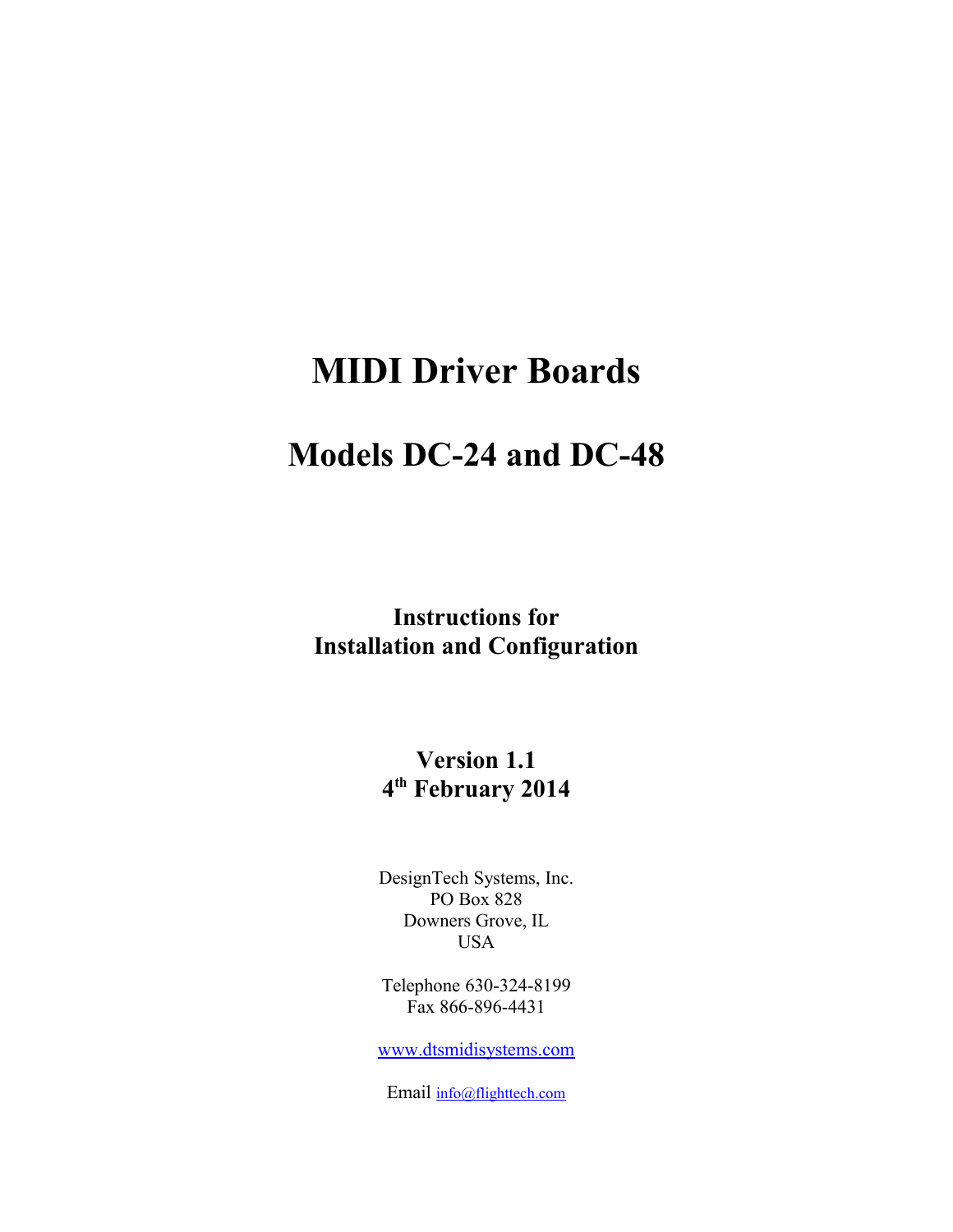# Contents Page

| 1. Introduction     |   |
|---------------------|---|
| 2. Connections      |   |
| 3. DIP switches     | h |
| 4. Output wiring    | 8 |
| 5. MIDI connections | 8 |
| 6. Current save     | Q |

The information in this user guide may be subject to change without notice. No part of this document may be transferred or reproduced, digitally or otherwise, without prior consent from DesignTech Systems, Inc.

Copyright © 2013 Osney Consulting Ltd. All rights reserved.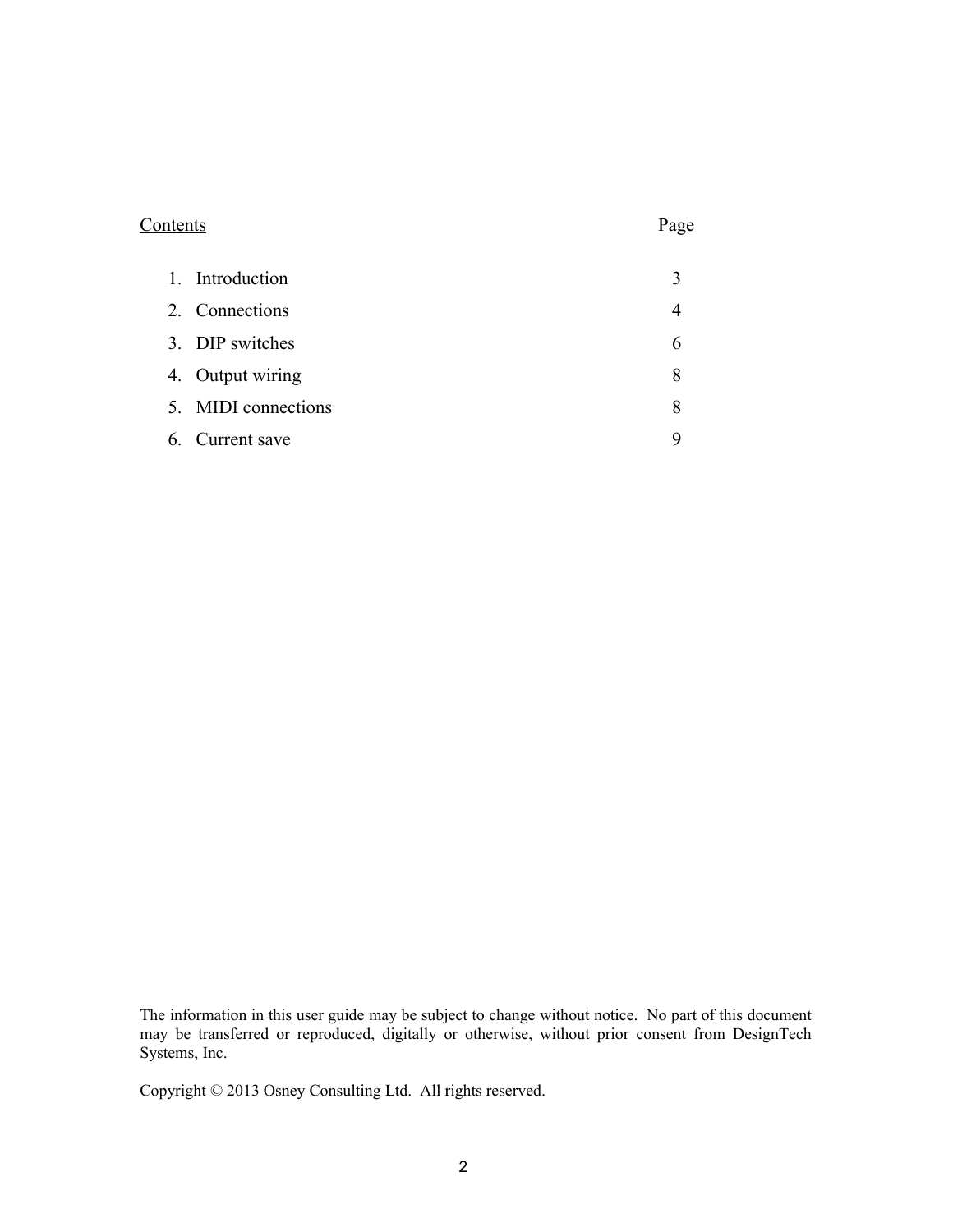#### 1. Introduction

DesignTech Systems' DC-24 and DC-48 MIDI drivers are designed to designed to convert MIDI signals from software packages such as Hauptwerk into DC outputs. Outputs can be either continuous, for driving indicator lamps, or pulsed for driving Stop Action Magnets (SAMs).

DC-24 can drive up to 24 indicators, or 12 SAMs. DC-48 can drive up to 48 indicators, or 24 SAMs.

DC-24 is available in two versions, one for lamp mode and the other for magnet mode. On DC-48, the mode can be selected via a DIP switch.

In *lamp mode*, a MIDI "note on" message will cause an output line to turn on, and a "note off" message will cause the output line to turn off.

In *magnet mode*, a MIDI "note on" message will cause an output "on" magnet to be energized for 150ms, and a "note off" message will cause the corresponding "off" magnet to be energized for 150ms. However, if used in combination with our encoder cards, DC-24 and DC-48 automatically implement *current save*. This means that they detect when a stop switch has moved and cut off the current to a coil as soon as that happens. This minimises power consumption and reduces wear on the SAM components.

When current save is used, the 150ms pulse length no longer applies. Instead, each magnet receives the minimum pulse required to move the switch. However, if the switch fails to move, the current is cut off after 500ms and the error is reported to Hauptwerk.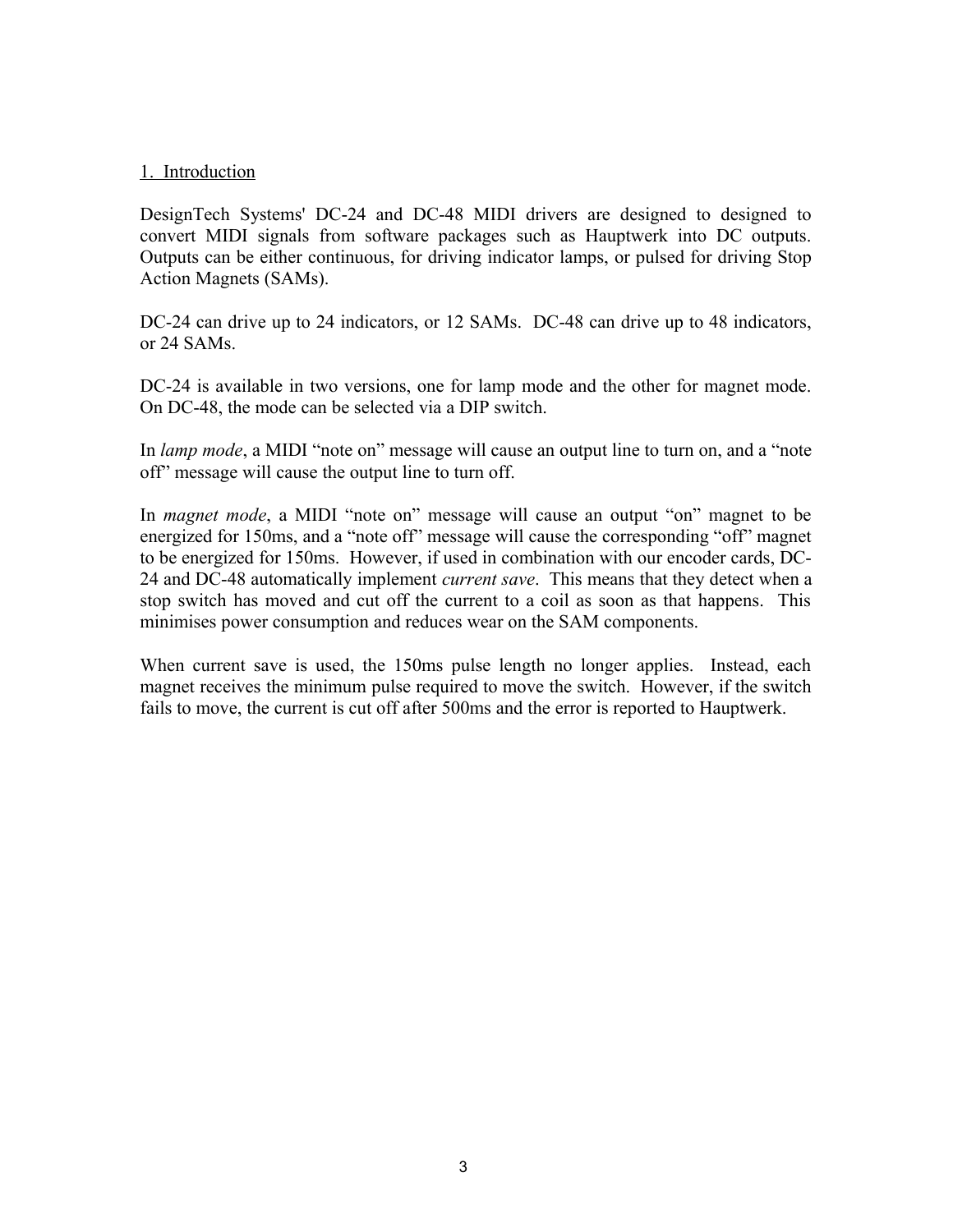# 2. Connections

*DC-24*



*DC-48*

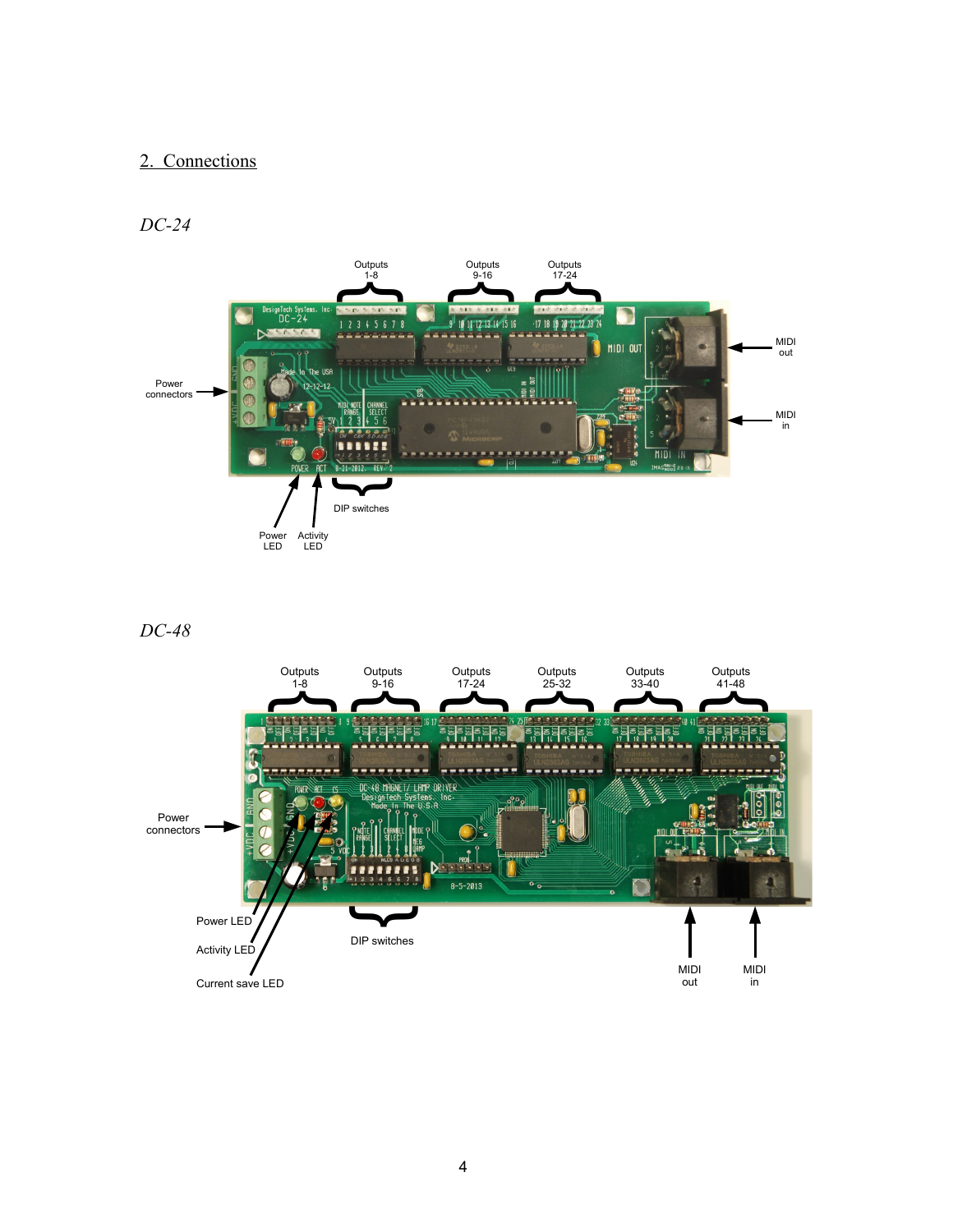- *Power in:* An 8y to 15y DC supply should be connected to the screw terminals provided, with the positive line to the right.
- *MIDI in:* A standard MIDI-compliant input. MIDI "note on" and "note off" messages which match the channel and note range settings on the DIP switches will cause the outputs to be energized. Any other MIDI messages will be forwarded to the MIDI out port.
- *MIDI out:* A standard MIDI output. Any MIDI information received which does not match the channel and note range set on the DIP switches is forwarded to MIDI out..
- *DIP switches:* These are used for setting the MIDI channel, note range and (on DC-48) whether the unit operates in lamp or magnet mode. The DIP switches are described in detail below.
- *Power LED:* Green LED which lights to show that the board is supplied with power.
- *Activity LED:* Red LED which flashes whenever a MIDI message is received. If the incoming message is a "note on" or "note off" message which matches the channel and note range selected on the DIP switches, you will see a clearly visible flash of about 50ms. If any other MIDI message is received, this will be forwarded to the MIDI out port and the LED will give a much shorter "wink" of about 8ms.

*Current save LED: (Magnet mode only)*

When the board is used in combination with an MIPC-1A or MK-03 encoder, and the encoder detects that the Stop Action Magnet (SAM) has moved in response to MIDI command, the decoder will turn off the magnet current. When this happens, the yellow current save LED flashes.

Our encoders send periodic messages to inform the decoders of the position of each SAM. When a message of this type is received, you will see a short "wink" from the current save LED.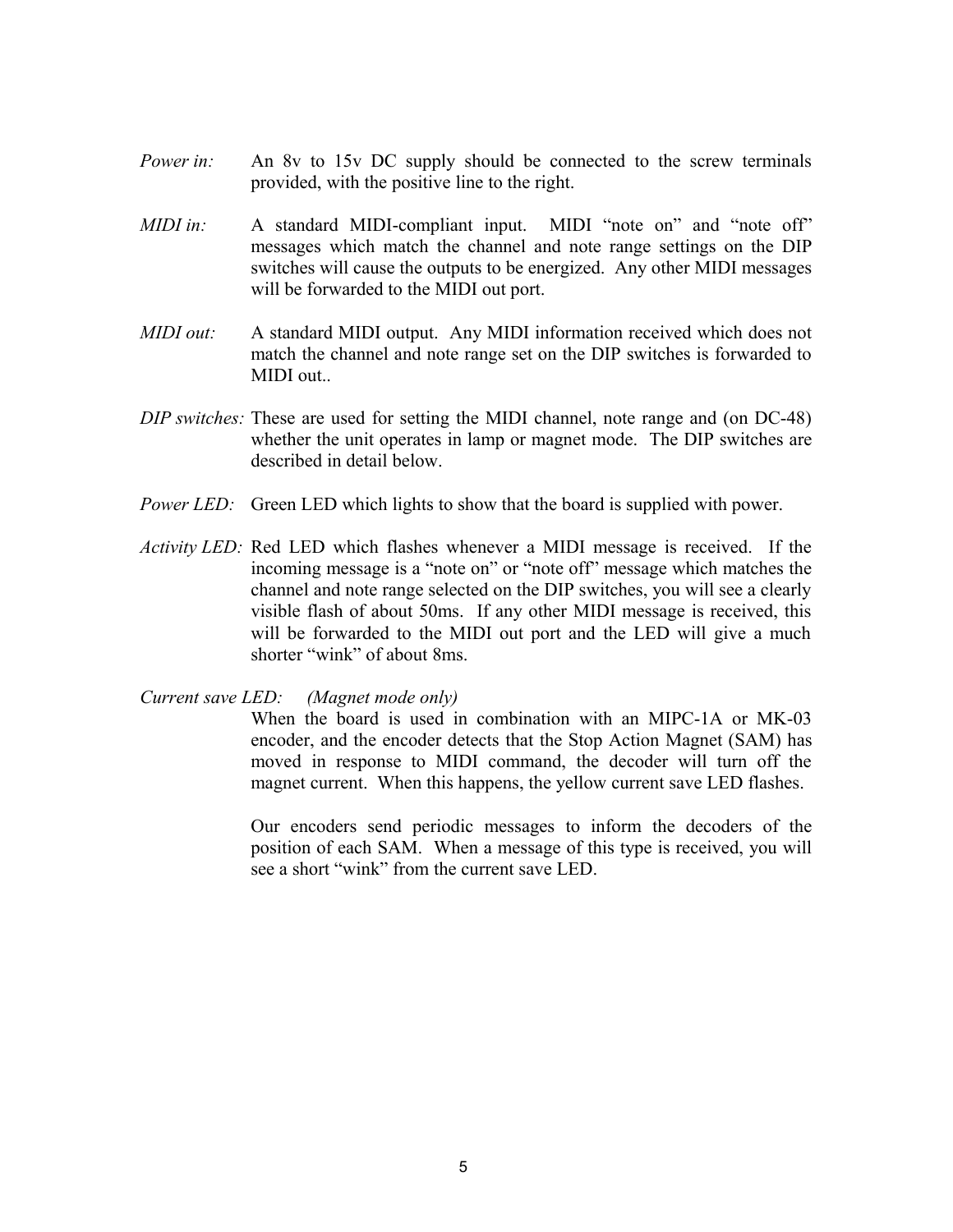# 3. DIP switches



# *Note range switches*

The settings for the note range switches are shown below:

# *DC-24*

| Switch |                |   | Note range (lamp mode)<br>Note range (magnet mode) |           |
|--------|----------------|---|----------------------------------------------------|-----------|
| 1      | $\overline{2}$ | 3 |                                                    |           |
|        |                |   | $0 - 23$                                           | $0 - 11$  |
|        |                | X | $24 - 47$                                          | $12 - 23$ |
|        | X              |   | $48 - 71$                                          | $24 - 35$ |
|        | X              | X | $72 - 95$                                          | $36 - 47$ |
| X      |                |   | $96 - 120$                                         | $48 - 59$ |
| X      |                | X |                                                    | $60 - 71$ |
| X      | X              |   |                                                    | $72 - 83$ |
| X      | X              | X |                                                    | $84 - 95$ |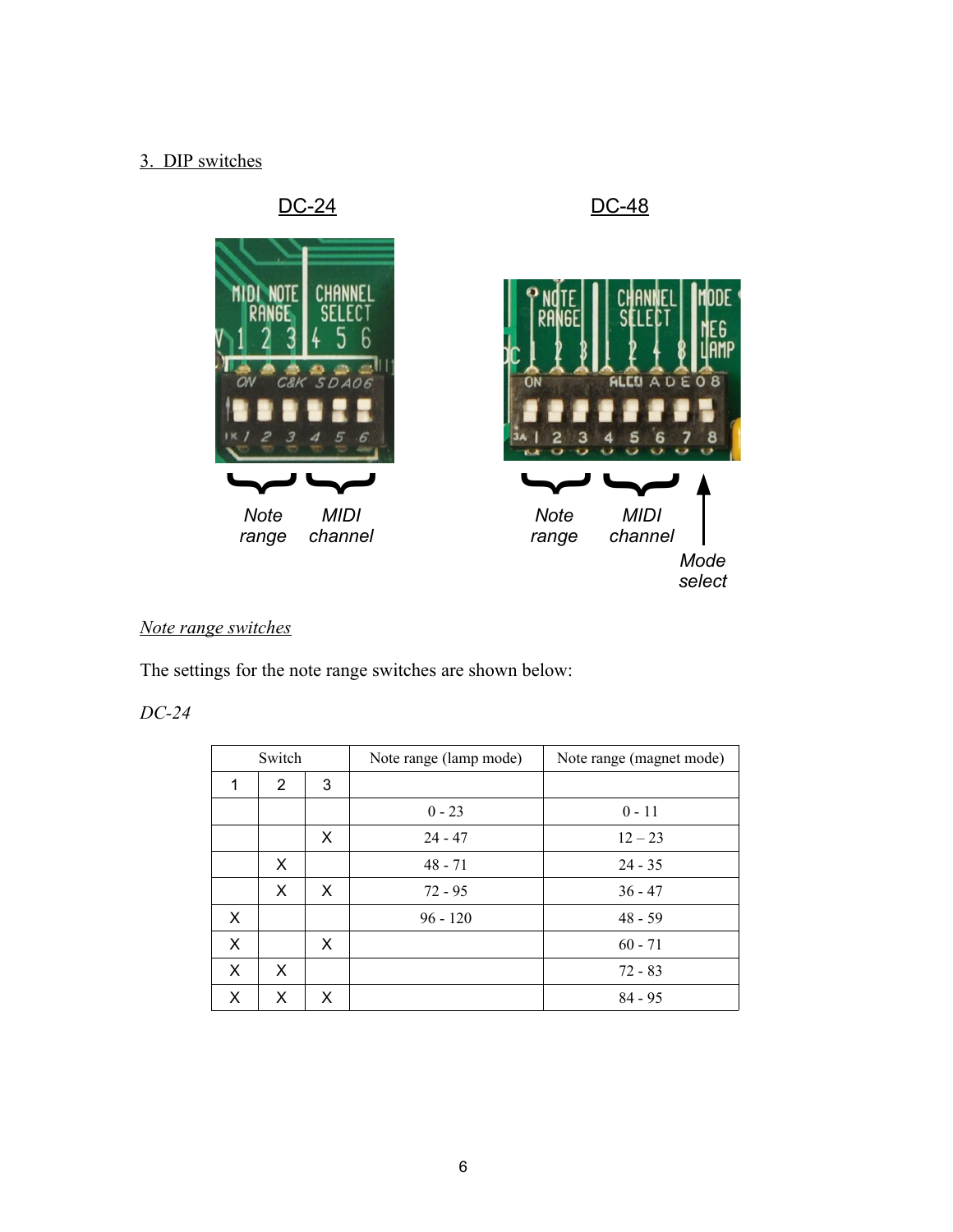| Switch |        |   | Note range (lamp mode) | Note range (magnet mode) |  |
|--------|--------|---|------------------------|--------------------------|--|
|        | 3<br>2 |   | DC-48                  | DC-48                    |  |
|        |        |   | $0 - 47$               | $0 - 23$                 |  |
| X      |        |   | $48 - 95$              | $24 - 47$                |  |
|        | x      |   | $96 - 127$             | $48 - 71$                |  |
| x      | X      |   |                        | 72 - 95                  |  |
|        |        | х |                        | $96 - 120$               |  |

# *DC-48*

# *MIDI channel switches*

DC-24 can operate on MIDI channels 9 to 16. DC-48 can operate on any MIDI channel.

*DC-24*

| Switch         |   |   |              |
|----------------|---|---|--------------|
| $\overline{4}$ | 5 | 6 | MIDI channel |
|                |   |   | 9            |
|                |   | X | 10           |
|                | X |   | 11           |
|                | X | X | 12           |
| X              |   |   | 13           |
| X              |   | X | 14           |
| X              | X |   | 15           |
| X              | X | X | 16           |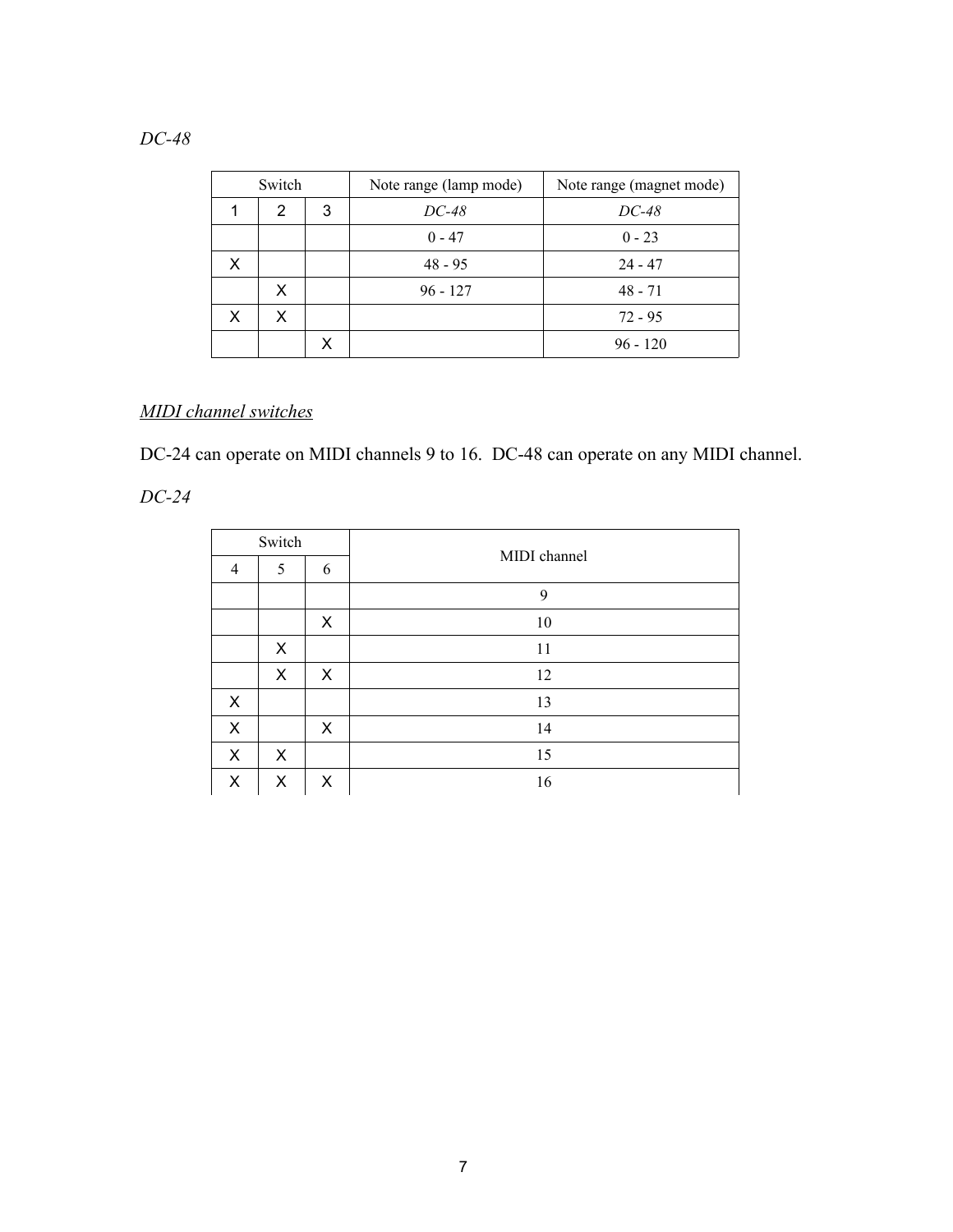| Switch         |                |                |                 |                  |
|----------------|----------------|----------------|-----------------|------------------|
| $\overline{4}$ | 5              | 6              | $7\phantom{.0}$ | MIDI channel     |
|                |                |                |                 | $\,1$            |
| X              |                |                |                 | $\sqrt{2}$       |
|                | $\pmb{\times}$ |                |                 | $\mathfrak{Z}$   |
| X              | $\pmb{\times}$ |                |                 | $\overline{4}$   |
|                |                | $\pmb{\times}$ |                 | $\mathfrak s$    |
| $\pmb{\times}$ |                | $\mathsf X$    |                 | 6                |
|                | X              | X              |                 | $\boldsymbol{7}$ |
| X              | X              | X              |                 | $\,$ $\,$        |
|                |                |                | X               | 9                |
| X              |                |                | $\pmb{\times}$  | 10               |
|                | $\pmb{\times}$ |                | $\pmb{\times}$  | $11\,$           |
| $\pmb{\times}$ | $\mathsf X$    |                | X               | 12               |
|                |                | X              | X               | 13               |
| $\pmb{\times}$ |                | X              | X               | 14               |
|                | X              | X              | X               | 15               |
| X              | X              | X              | X               | 16               |

## *Mode switch (DC-48 only)*

If this switch is off, the DC-48 will operate in magnet mode. If it is on, the board will operate in lamp mode.

## 4. Output wiring

DC-24 and DC-48 are normally supplied to work with a "pull to ground" (a.k.a. "common positive") configuration. This means that you connect one side of each lamp or magnet to positive (typically  $+12v$ ) and the board energizes an output by connecting the other side to ground. We can supply a "pull to positive" version of DC-48 to special order.

Each driver is rated at 50v and 500mA. The driver circuits incorporate freewheel diodes, so they can be safely connected to inductors (i.e. magnets). We recommend that the outputs for each card be connected to common via a slow-blow fuse of appropriate rating.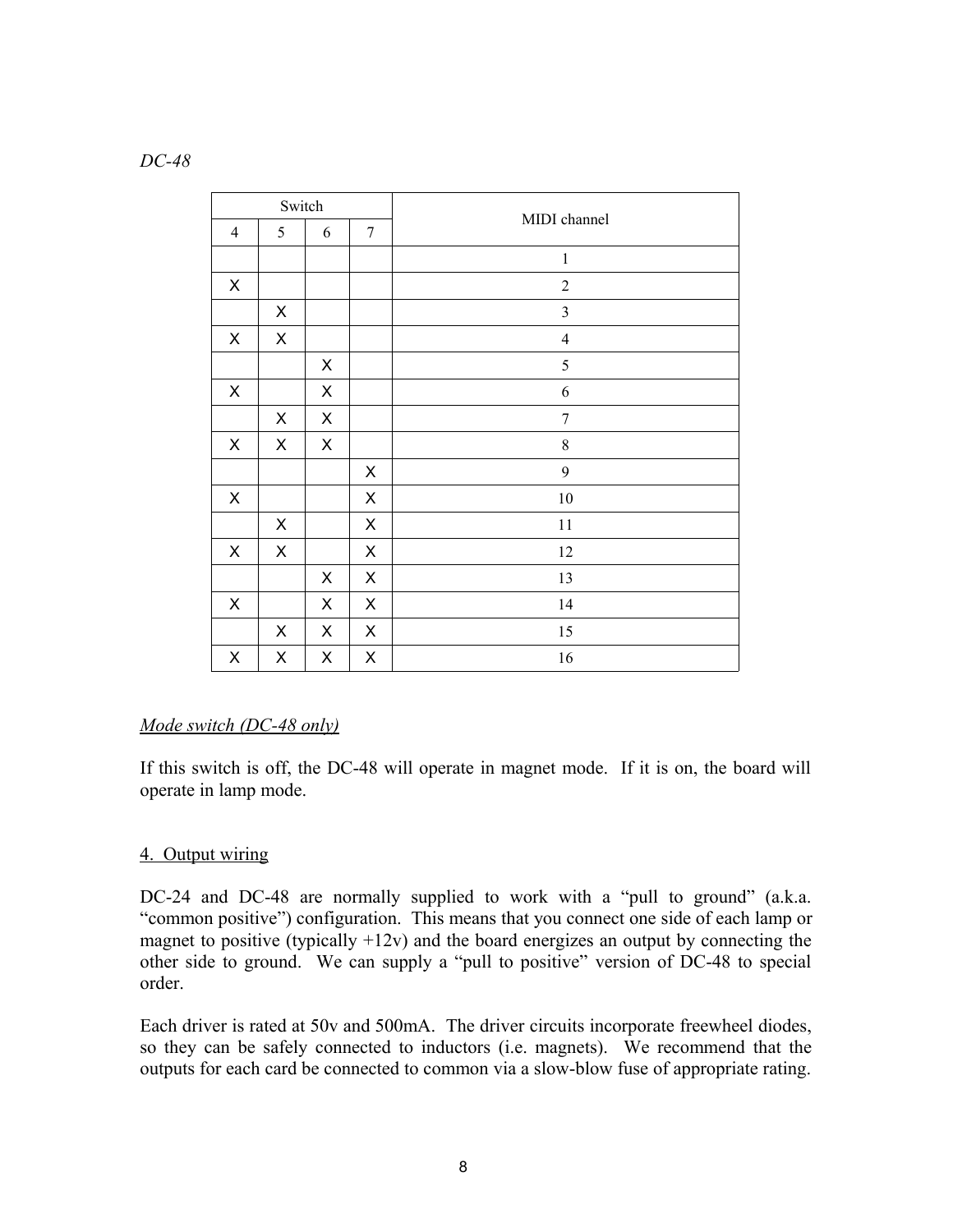# *Lamp mode*

In lamp mode, the lowest note value in the selected range will drive output 1, the next lowest will drive output 2, and so on.

# *Magnet mode*

In magnet mode, the lowest note value in the selected range will drive output 1 for the "on" magnet and output 2 for the "off" magnet, the next lowest will drive output 3 for the "on" magnet and output 4 for the "off" magnet, and so on.

## 5. MIDI connections

We recommend using a high quality, recognized brand device to convert between MIDI and USB. We have found two midrange units to be reliable in many different configurations: the Cakewalk UM-1G and the M-Audio MIDIsport 2x2. Both are available from most music retailers. We have no connection with either company.

In theory, it is possible to "daisy-chain" any number of DC-24 and DC-48 cards together by connecting the MIDI out port of one to the MIDI in port of the next. However, for best performance, we recommend that no more than four decoder cards be connected together in this way. If you use more cards than this, we recommend use of a multi-way MIDI converter such as an M-Audio MIDIsport 4x4.

# 6. Current Save *(magnet mode only)*

When operating in magnet mode, the default behavior is for DC-24 and DC-48 to send a 150ms pulse of current to the "on" magnet when a MIDI "note on" message is received, and a 150ms pulse to the "off" magnet when a "note off" message is received. Although this normally works well, a Stop Action Magnet (SAM) in good condition will normally operate much faster than this. Conversely, a badly worn SAM might require a longer pulse, or might not move at all.

It can be time-consuming to maintain dozens or hundreds of SAMs in good condition, especially if some or all were acquired secondhand in the first place. A more robust solution is to monitor the switch position and turn off the current to the coil shortly after the SAM has moved. This both minimises energy consumption and wear on good SAMs, and keeps tired ones operating until they can be serviced.

When used in conjunction with our MIPC-1A and MK-03 encoder boards, DC-24 and DC-48 implement exactly this type of "closed loop" system. No additional configuration is needed: DC-24 and DC-48 automatically enter current save mode when a suitable encoder card is detected.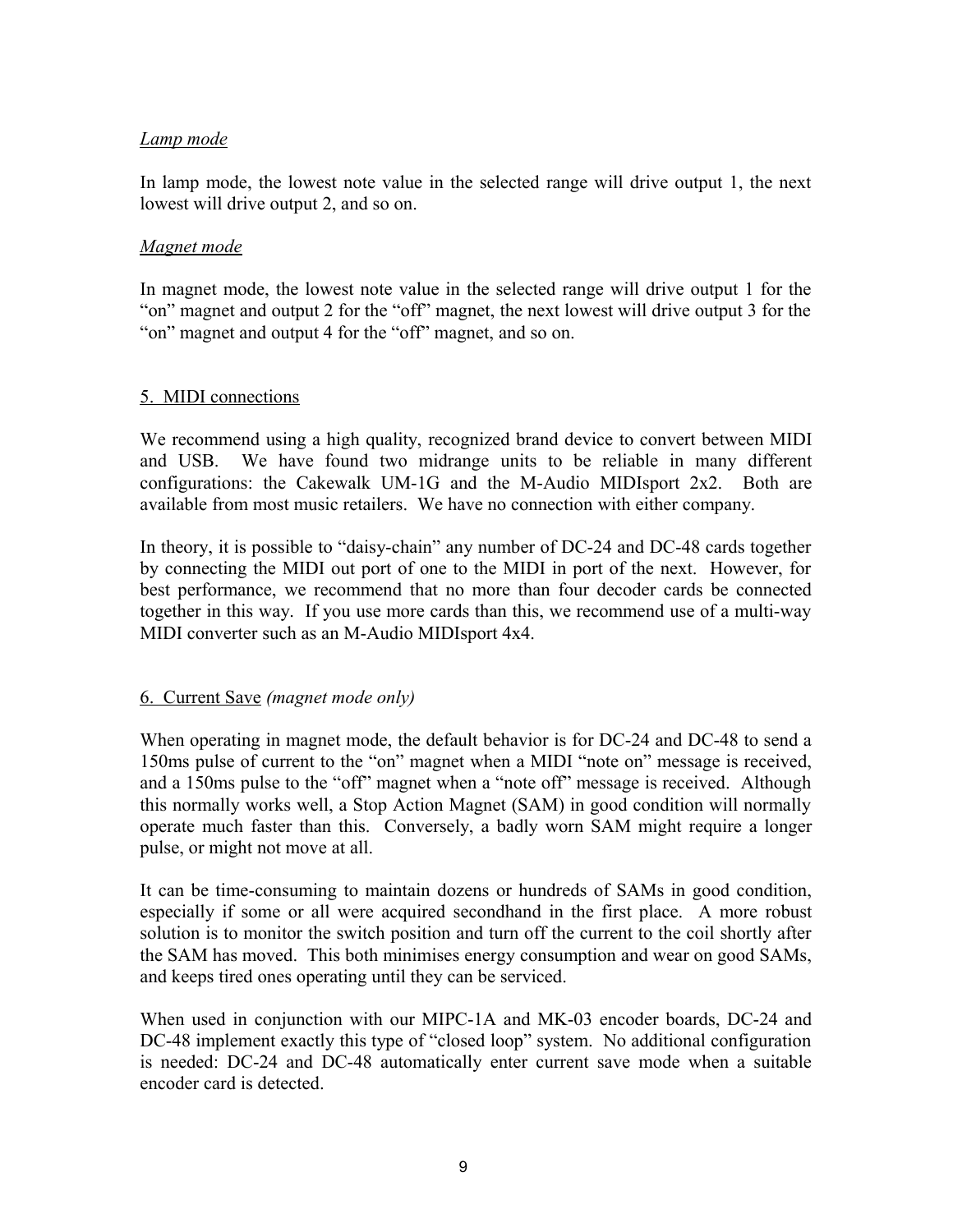Two conditions need to be met in order for current save to work.

- 1. The DC-24/48 needs to be able to "see" MIDI messages generated by the MIPC-1A or MK-03. Since MIDI is a unidirectional communications link, this means that the DC-24/48 needs to be connected "downstream" of the encoder.
- 2. The MIDI channel and note used to energize the magnets must be the same as the ones used to read the switch position. For example, if a particular stop switch is read as MIDI note 22 on channel 12, then the "on" and "off" coils must also be energized by MIDI "note on" and "note off" messages to note 22 on channel 12.

A recommended configuration to meet requirement (1) is shown below. When the encoder and decoder cards are correctly connected, you will see a periodic "wink" from the yellow LED on the decoder.



The Hauptwerk MIDI echo feature should preferably be turned off for each stop in turn, in order to minimise MIDI traffic.

The sequence of steps is as follows:

- 1. Hauptwerk sends a MIDI "note on" or "note off" message instructing the stop tab to move.
- 2. The DC-24/48 decoder activates the "on" or "off" magnet, as appropriate.
- 3. The stop tab moves, and the MIPC-1A or MK-03 encoder generates a corresponding MIDI message.
- 4. The DC-24/48 receives this message as confirmation that the tab has moved, and turns off the magnet.